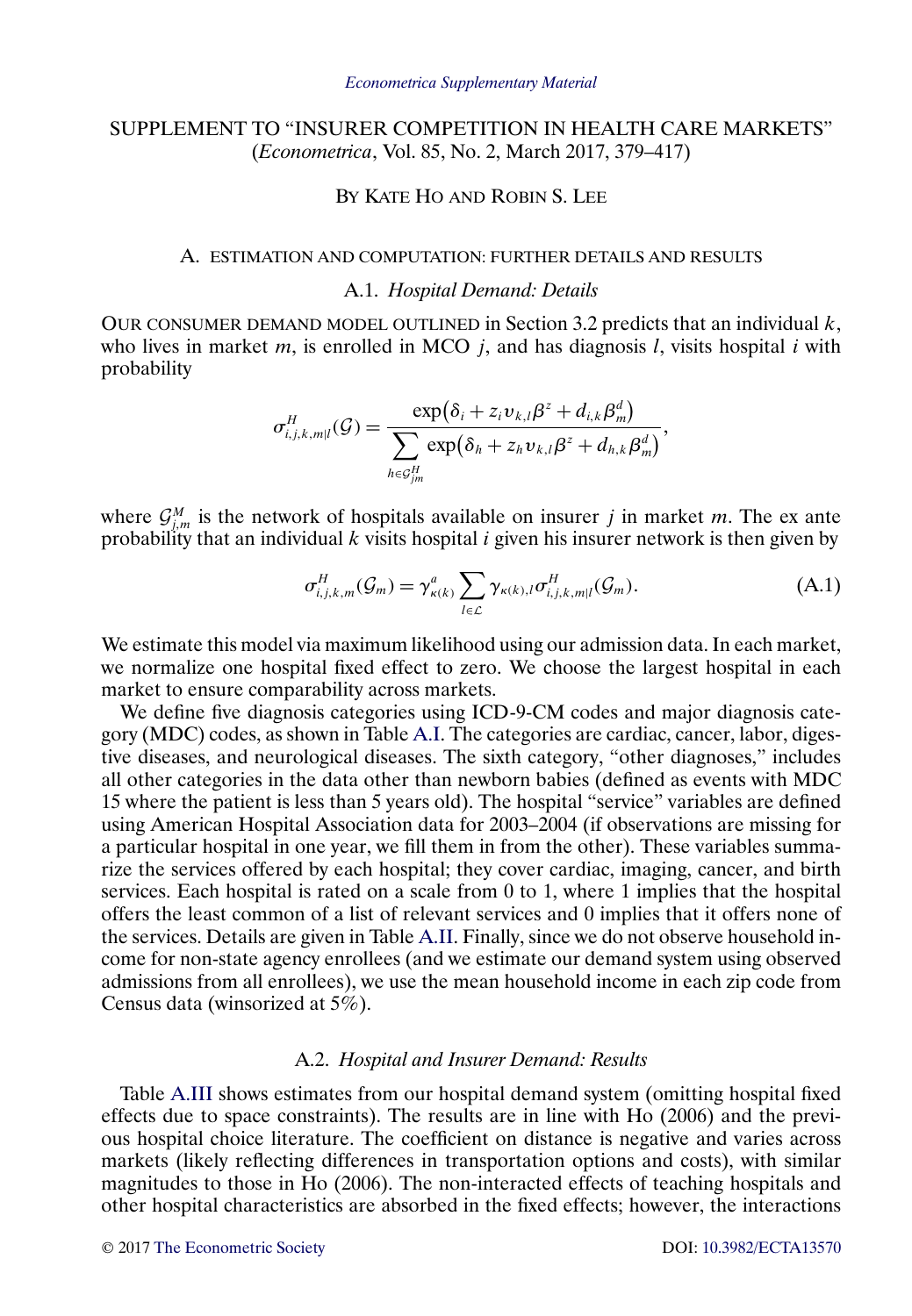## <span id="page-1-0"></span>2 K. HO AND R. S. LEE

| Category     | MDC or ICD-9-CM Codes                                                         |
|--------------|-------------------------------------------------------------------------------|
| Cardiac      | MDC: 05 (and not cancer)<br>ICD-9-CM: 393-398; 401-405; 410-417; 420-249      |
| Cancer       | $ICD-9-CM: 140-239$                                                           |
| Neurological | $MDC: 19-20$<br>ICD-9-CM: 320-326; 330-337; 340-359                           |
| Digestive    | MDC: 6 (and not cancer or cardiac)<br>ICD-9-CM: 520-579                       |
| Labor        | MDC 14-15 (and aged over 5)<br>ICD-9-CM: 644; 647; 648; 650-677; V22-V24; V27 |

TABLE A.I DEFINITION OF DIAGNOSIS CATEGORIES<sup>a</sup>

aPatient diagnoses were defined using MDC codes in the admissions data where possible. In other cases, supplemental ICD-9-CM codes were used.

show that patients with very complex conditions (cancer and neurological diseases) attach the highest positive weight to teaching hospitals. Many of the interactions are difficult to interpret, but it is clear that patients with cardiac diagnoses place a strong positive weight on hospitals with cardiac services, cancer patients on those with cancer services (although, as in Ho (2006), this coefficient is not significant at  $p = 0.1$ ), and women in labor on hospitals with birthing services.

Table [A.IV](#page-3-0) shows estimates from our insurer demand system outlined in Section 3.3 (omitting insurer-market fixed effects). The coefficient on premium is negative and significant, with premium sensitivity decreasing with income; elasticities are provided in the main text. The coefficient on *WTP* is positive for every age-gender group, and significant at  $p = 0.01$  for all groups except enrollees aged 0–19. Coefficient magnitudes are larger for males aged 20–34 and 35–44 than for women in the same age groups. This partially reflects the fact that the higher probability of admission for women of child-bearing age translates to a higher standard deviation in the *WTP* variable for women than for men (so that a smaller coefficient is needed to generate the same valuation for a 1 standard deviation increase in *WTP*). Further discussion of the estimates is contained in the main text.

| Cardiac                                                          | Imaging                                                            | Cancer                                 | <b>Births</b>                   |
|------------------------------------------------------------------|--------------------------------------------------------------------|----------------------------------------|---------------------------------|
| CC laboratory<br>Cardiac IC<br>Angioplasty<br>Open heart surgery | Ultrasound<br>CT scans<br><b>MRI</b><br><b>SPECT</b><br><b>PET</b> | Oncology services<br>Radiation therapy | Obstetric care<br>Birthing room |

TABLE A.II DEFINITION OF HOSPITAL SERVICES<sup>a</sup>

<sup>a</sup>The exact methodology for rating hospitals is as follows. If the hospital provides none of the services, its rating  $= 0$ . If it provides the least common service, its rating  $= 1$ . If it offers some service X but not the least common service, its rating =  $(1 - x)/(1 - y)$ , where x = the percent of hospitals offering service X and y = the percent of hospitals offering the least common service.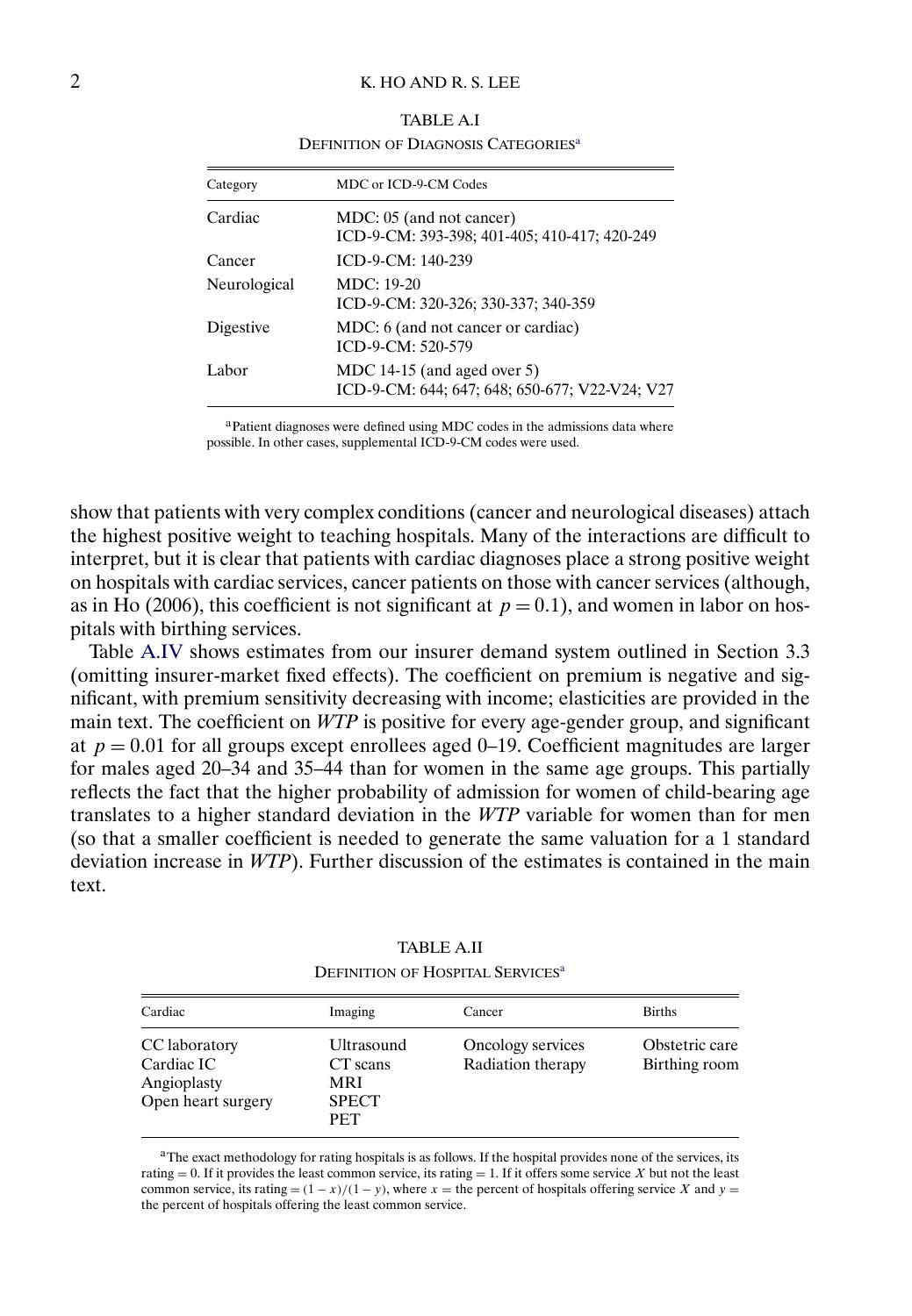<span id="page-2-0"></span>

| <b>Interaction Terms</b>              | Variable                      | Parameter                  | Std. Err.      |
|---------------------------------------|-------------------------------|----------------------------|----------------|
| Interactions: Teaching                | Income $(\$000)$              | $0.008***$                 | 0.002          |
|                                       | PPO enrollee                  | $0.123*$                   | 0.065          |
|                                       | Cancer                        | 0.098                      | 0.108          |
|                                       | Cardiac                       | $-0.521***$                | 0.082          |
|                                       | Digestive                     | $-0.237**$                 | 0.096          |
|                                       | Labor                         | $-0.069$                   | 0.098          |
|                                       | Neurological                  | 1.281***                   | 0.172          |
| <b>Interactions: Nurses Per Bed</b>   | Income $(\$000)$              | 0.000                      | 0.001          |
|                                       | PPO enrollee                  | $0.054*$                   | 0.032          |
|                                       | Cancer                        | $0.121**$                  | 0.055          |
|                                       | Cardiac                       | $0.073*$                   | 0.039          |
|                                       | Digestive                     | $-0.087**$                 | 0.044          |
|                                       | Labor                         | $-0.179***$                | 0.046          |
|                                       | Neurological                  | $-1.009***$                | 0.097          |
| Interactions: For-Profit              | Income (\$000)                | $-0.000$                   | 0.002          |
|                                       | PPO enrollee                  | 0.033                      | 0.047          |
|                                       | Cancer                        | 0.012                      | 0.084          |
|                                       | Cardiac                       | $0.107*$                   | 0.056          |
|                                       | Digestive                     | $-0.122*$                  | 0.066          |
|                                       | Labor                         | $0.324***$                 | 0.063          |
|                                       | Neurological                  | $0.609***$                 | 0.113          |
| <b>Interactions: Cardiac Services</b> | Income $(\$000)$              | $0.008***$                 | 0.002          |
|                                       | PPO enrollee                  | $0.254***$                 | 0.046          |
|                                       | Cardiac                       | $0.251***$                 | 0.050          |
| <b>Interactions: Imaging Services</b> | Income $(\$000)$              | $-0.003**$                 | 0.002          |
|                                       | PPO enrollee                  | $0.142***$                 | 0.051          |
|                                       | Cancer                        | $0.139*$                   | 0.083          |
|                                       | Cardiac                       | 0.049                      | 0.063          |
|                                       | Digestive                     | 0.037                      | 0.061          |
|                                       | Labor                         | $-0.475***$                | 0.065          |
|                                       | Neurological                  | $-0.775***$                | 0.123          |
| <b>Interactions: Cancer Services</b>  | Income $(\$000)$              | $-0.013***$                | 0.005          |
|                                       | PPO enrollee                  | $-0.133$                   | 0.127          |
|                                       | Cancer                        | $0.444**$                  | 0.225          |
| <b>Interactions: Labor Services</b>   | Income $(\$000)$              | $0.006***$                 | 0.002          |
|                                       | PPO enrollee                  | $-0.168***$                | 0.048          |
|                                       | Labor                         | $1.164***$                 | 0.069          |
| Distance interactions:                | HSA <sub>1</sub>              | $-0.107***$                | 0.003          |
|                                       | HSA <sub>2</sub>              | $-0.155***$                | 0.004          |
|                                       | HSA <sub>3</sub>              | $-0.235***$                | 0.008          |
|                                       | HSA <sub>4</sub>              | $-0.274***$                | 0.009          |
|                                       | HSA 5                         | $-0.240***$                | 0.005          |
|                                       | HSA 6                         | $-0.186***$                | 0.005          |
|                                       | HSA 7<br>HSA <sub>8</sub>     | $-0.246***$                | 0.013          |
|                                       |                               | $-0.149***$                | 0.004          |
|                                       | HSA 9                         | $-0.106***$                | 0.003          |
|                                       | HSA 10<br><b>HSA 11</b>       | $-0.165***$<br>$-0.276***$ | 0.008<br>0.004 |
|                                       | <b>HSA 12</b>                 | $-0.132***$                | 0.003          |
|                                       | <b>HSA 13</b>                 | $-0.312***$                | 0.008          |
|                                       | <b>HSA 14</b>                 | $-0.114***$                | 0.005          |
|                                       |                               |                            |                |
|                                       | Number of Admissions          | 38,064                     |                |
|                                       | <b>Hospital Fixed Effects</b> | Yes                        |                |
|                                       | Pseudo-R2                     | 0.540                      |                |

# TABLE A.III ESTIMATES: HOSPITAL DEMAND SYSTEM<sup>a</sup>

<sup>a</sup>Standard errors in parentheses. \*  $p < 0.10$ , \*\*  $p < 0.05$ , \*\*\*  $p < 0.01$ . Results from estimated hospital demand model. Specification includes hospital fixed effects (not reported).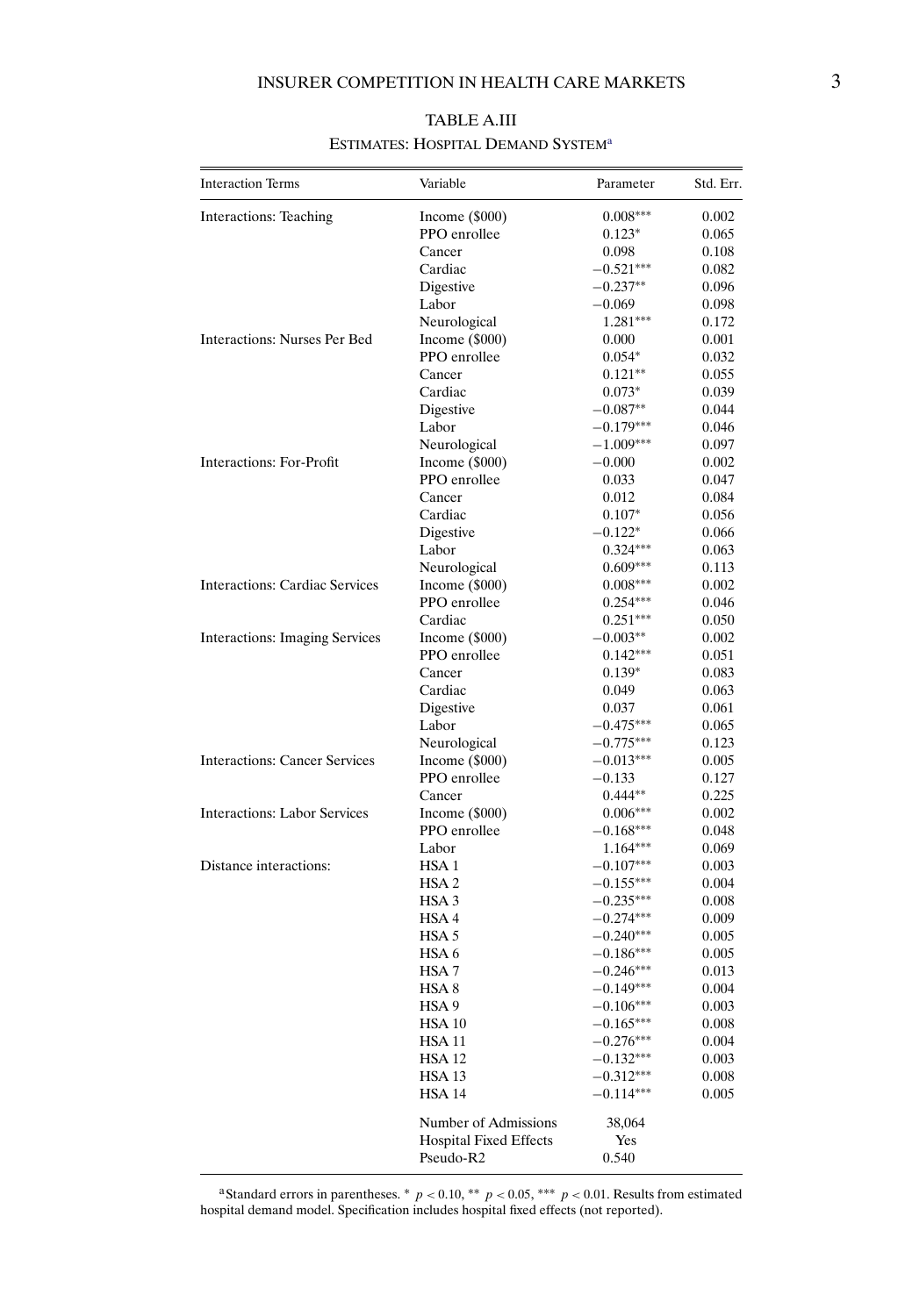## <span id="page-3-0"></span>4 K. HO AND R. S. LEE

TABLE A.IV ESTIMATES: INSURER DEMAND SYSTEM<sup>a</sup>

| Premium $(\alpha_0^{\phi})$                              | $-0.0648***$               |
|----------------------------------------------------------|----------------------------|
|                                                          | (0.00137)                  |
| Log(Income) $\times$ Premium $(\alpha_1^{\phi})$         | $0.00563***$<br>(0.000123) |
| WTP ( $\alpha^W$ Age 0-19)                               | $-0.0281$                  |
|                                                          | (0.265)                    |
| WTP ( $\alpha^W$ Male, Age 20–34)                        | 8.909***                   |
|                                                          | (0.619)                    |
| WTP ( $\alpha^W$ Female, Age 20–34)                      | $0.936***$                 |
| WTP ( $\alpha^W$ Male, Age 35–44)                        | (0.0910)<br>4.388***       |
|                                                          | (0.363)                    |
| WTP ( $\alpha^W$ Female, Age 35–44)                      | 1.885***                   |
|                                                          | (0.127)                    |
| WTP ( $\alpha^W$ Male, Age 45–54)                        | $1.643***$                 |
| WTP ( $\alpha^W$ Female, Age 45–54)                      | (0.166)<br>$2.314***$      |
|                                                          | (0.132)                    |
| WTP ( $\alpha^W$ Male, Age 55–64)                        | $0.917***$                 |
|                                                          | (0.114)                    |
| WTP ( $\alpha^W$ Female, Age 55–64)                      | 1.838***                   |
|                                                          | (0.138)                    |
| Drive Time to Kaiser ( $\alpha^{K}$ HSA 2)               | $-0.0420***$<br>(0.00119)  |
| Drive Time to Kaiser ( $\alpha^{K}$ HSA 3)               | $-0.0351***$               |
|                                                          | (0.00220)                  |
| Drive Time to Kaiser ( $\alpha^{K}$ HSA 4)               | $-0.0175***$               |
|                                                          | (0.00483)                  |
| Drive Time to Kaiser ( $\alpha^{K}$ HSA 5)               | $-0.0226***$               |
| Drive Time to Kaiser ( $\alpha^{K}$ HSA 6)               | (0.00352)<br>$-0.0182***$  |
|                                                          | (0.00316)                  |
| Drive Time to Kaiser ( $\alpha^{K}$ HSA 7)               | $-0.0286***$               |
|                                                          | (0.00732)                  |
| Drive Time to Kaiser ( $\alpha^{K}$ HSA 10)              | $-0.0548***$               |
| Drive Time to Kaiser ( $\alpha^{K}$ HSA 11)              | (0.0135)<br>$-0.0218***$   |
|                                                          | (0.00125)                  |
| Drive Time to Kaiser ( $\alpha^{K}$ HSA 12)              | $-0.0253***$               |
|                                                          | (0.000979)                 |
| Drive Time to Kaiser ( $\alpha^{K}$ HSA 13)              | $-0.0190***$               |
| Drive Time to Kaiser ( $\alpha^{K}$ HSA 14)              | (0.00375)<br>$-0.0366***$  |
|                                                          | (0.00240)                  |
|                                                          |                            |
| Number of Households<br><b>HSA-Insurer Fixed Effects</b> | 162,719                    |
| Pseudo-R2                                                | Yes<br>0.1811              |
|                                                          |                            |

aStandard errors in parentheses.  $*$   $p < 0.10$ ,  $**$   $p < 0.05$ ,  $***$   $p < 0.01$ . Results from estimated insurer demand model. Drive Time to Kaiser represents the calculated drive time to the nearest Kaiser hospital from a household's zipcode. In HSA 1 and 8, Kaiser is not available to enrollees and a distance coefficient was not estimated; and in HSA 9, no Kaiser hospital existed (only medical offices), and the Kaiser drive time was normalized to 0 for all zipcodes in this market. Specification includes market-insurer fixed effects (not reported).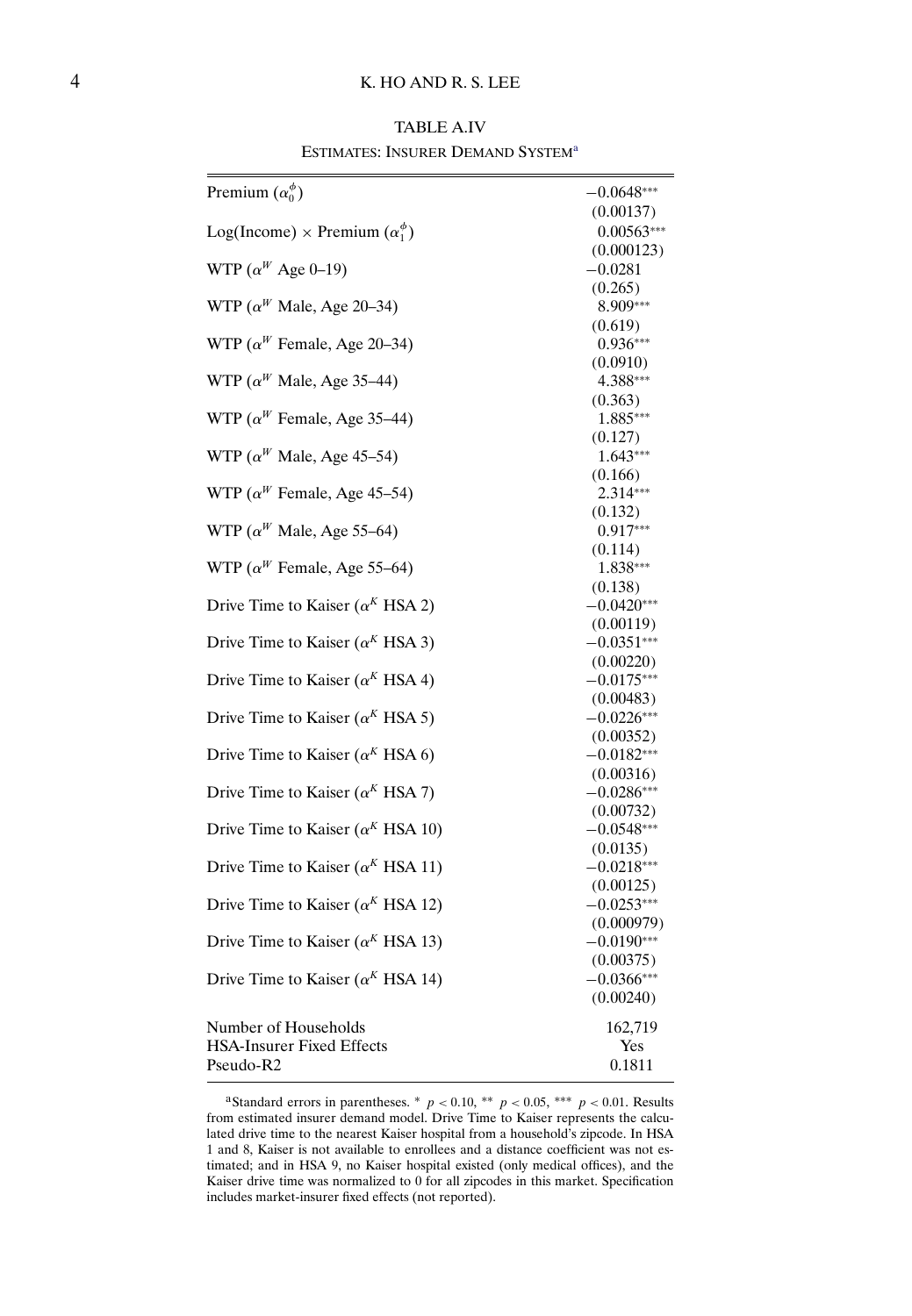#### A.3. *Predicted and Counterfactual Hospital and Insurer Demand: Details*

<span id="page-4-0"></span>Given parameter estimates from our hospital and insurer demand systems, we construct estimates for insurer and hospital demand given any set of premiums and hospital-insurer networks as follows:

• *Insurer Demand*: For each insurer j and household type  $\lambda \in \{\text{single}, \text{two-party},\}$ family}, we predict insurer household demand:  $\hat{D}_{j,\lambda,m}(\mathcal{G},\boldsymbol{\phi}) \equiv \sum_{f \in \mathcal{F}_{\lambda,m}} \hat{\sigma}_{f,j,m}(\mathcal{G},\boldsymbol{\phi})$ , where  $\mathcal{F}_{\lambda,m}$  is the set of households of type  $\lambda$  in market m, and  $\hat{\sigma}_{f,j,m}$  is the predicted probability that household f chooses MCO j given by (10). Similarly, for each insurer j, we form a prediction of the expected number of individual enrollees on each insurer by  $\hat{D}_{j,m}^E(\mathcal{G},\boldsymbol{\phi})$   $\equiv$  $\sum_{f \in \mathcal{F}_m} N_f \hat{\sigma}_{f,j,m}(\mathcal{G}, \boldsymbol{\phi})$ , where  $N_f$  is the number individuals in household f.

• *Hospital Demand*: For each hospital i and MCO j, we predict the number of expected admissions from type- $\kappa$  individuals:  $\hat{D}_{i,j,\kappa,m}^H(\mathcal{G},\boldsymbol{\phi}) \equiv \sum_{f \in \mathcal{F}_m} \hat{\sigma}_{f,j,m}(\mathcal{G},\boldsymbol{\phi}) \times$  $\sum_{k \in f, \kappa(k)=\kappa} \hat{\sigma}_{ijkm}^H(\mathcal{G})$ , where  $\hat{\sigma}_{ijkm}^H(\cdot)$  is the predicted probability that individual k of type  $\kappa$  in family f visits hospital i on MCO j's network given by [\(A.1\)](#page-0-0) and our hospital demand estimates. We aggregate this value to the total predicted number of expected admissions across all individuals for hospital  $i$  from MCO  $j$ , and scale by the expected admission DRG weight for patients of type  $\kappa$  (given by  $E[DRG_a|\kappa]$ ), as follows:  $\hat{D}^H_{i,j,m}(\mathcal{G}, \boldsymbol{\phi}) \equiv$  $\sum_{\forall \kappa}E[DRG_{a}|\kappa]\times \hat{D}^H_{i,j,\kappa,m}(\cdot).$ 

Weighting  $\hat{D}_{i,j,\kappa,m}^H(\cdot)$  by the average admission DRG weight for a type- $\kappa$  individual accounts for potential differences in disease severity across admissions. Since this multiplies both hospital unit-DRG adjusted prices and costs, we capture the impact of selection of enrollees by age-sex categories and location across plans (e.g., as insurer hospital networks change) on expected reimbursements and costs.

## A.4. *Hospital System Bargaining*

In our empirical application, we allow hospitals to jointly negotiate as part of a system within a market.<sup>1</sup> Let S be a partition of the set of hospitals  $H$  into hospital systems (under the realistic assumption that hospitals can be part of only one system), and let  $S \in S$  represent the set of hospitals in a given system S. A hospital system S can also represent a single hospital if  $|S| = 1$ .

Define the profits for a hospital system  $S$  to be the sum of the profits of all hospitals  $h \in S: \pi_S(G, p, \phi) = \sum_{h \in S} \pi_h^H(G, p, \phi)$ . We assume that each insurer must carry all or none of the hospitals in a system in a given market, but can negotiate a separate price for each hospital within the system. Every hospital system  $S \in S$  and insurer  $j \in M$  engages in simultaneous bilateral Nash bargaining over all prices for the given system so that each price  $\{p_{i,j}\}_{i\in\mathcal{S}}$  maximizes the Nash product of the hospital system and insurer profits:

$$
p_{i,j} = \arg \max_{p_{i,j}} \left[ \underbrace{\pi_j^M(\mathcal{G}, \mathbf{p}, \boldsymbol{\phi}) - \pi_j^M(\mathcal{G} \setminus \mathcal{S}, \mathbf{p}_{-ij}, \boldsymbol{\phi})}_{\text{MCO } j\text{'s "gains from trade" with system } \mathcal{S}} \right]^{ \tau_j} \times \left[ \underbrace{\pi_i^H(\mathcal{G}, \mathbf{p}, \boldsymbol{\phi}) - \pi_i^H(\mathcal{G} \setminus \mathcal{S}, \mathbf{p}_{-ij}, \boldsymbol{\phi})}_{\text{Hospital system } \mathcal{S} \text{'s "gains from trade" with MCO } j} \right]^{ (1-\tau_j) } \quad \forall i \in \mathcal{S}, \forall \mathcal{S} \in \mathcal{S}, \tag{A.2}
$$

1Allowing systems to jointly negotiate across markets does not affect the analysis as we have assumed that insurer and hospital demand is separable across markets (cf. [Dafny, Ho, and Lee \(2015\)\)](#page-9-0).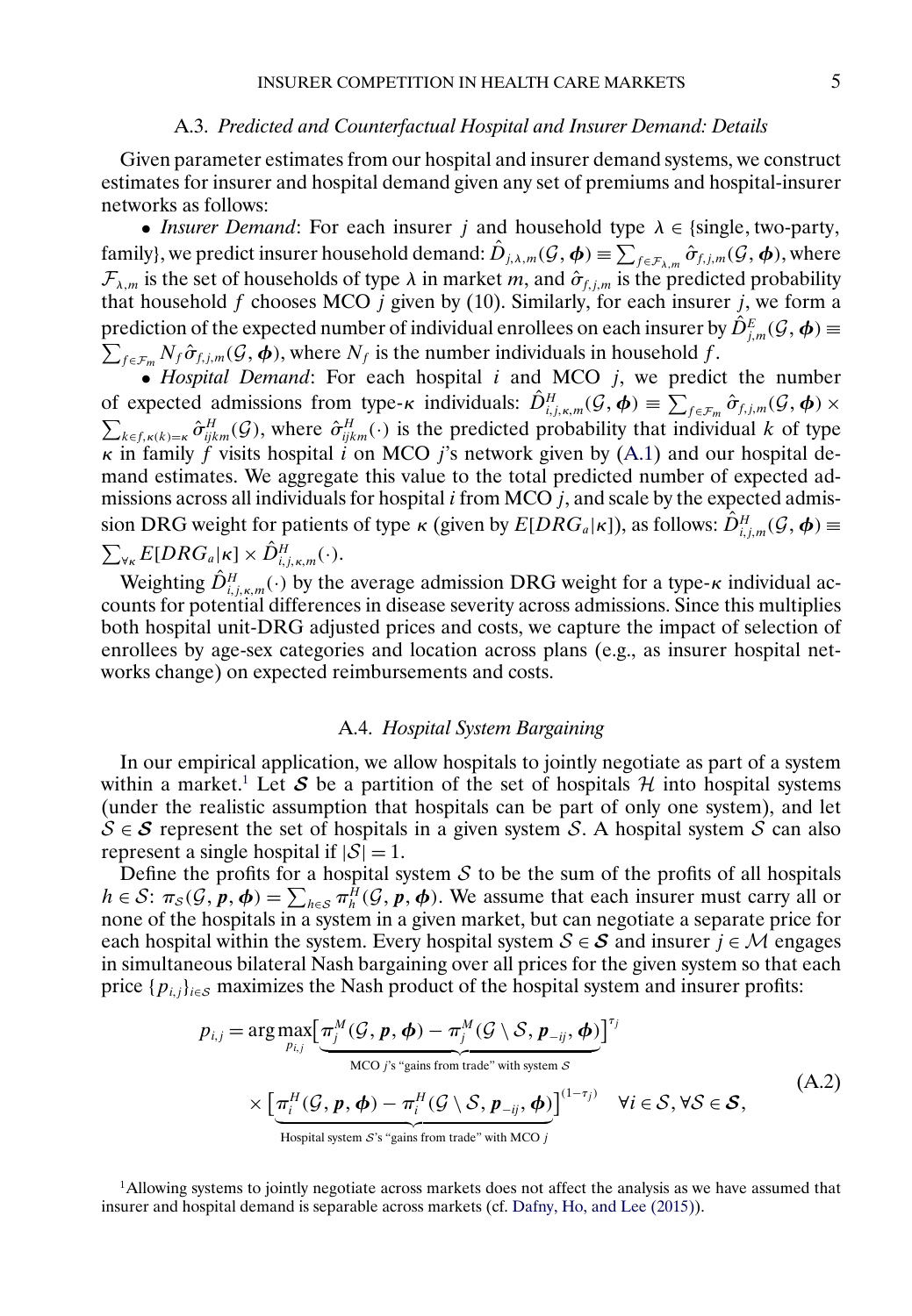<span id="page-5-0"></span>where we use our general version of MCO profits given by  $(11)$  in the main text. This is the system bargaining analogue to (4) in the main text, where the disagreement outcome between hospital  $i \in S$  and MCO j involves MCO j dropping all hospitals in S. Every hospital in the same system has the same first-order-condition for  $(A.2)$ :

$$
\sum_{i \in S} p_{i,j}^* D_{i,j}^H = (1 - \tau_j) \left[ \underbrace{(\phi_j \Phi'[\Delta_{S,j} D_j] - [\Delta_{S,j} D_j^E] \eta_j)}_{\text{(i) } \Delta \text{ MCO revenues net of non-hosp costs}} - \underbrace{\left(\sum_{h \in G_j^M \setminus S} p_{hj}^* [\Delta_{S,j} D_{hj}^H] \right)}_{\text{(ii) } \Delta \text{ MCO } j \text{ payments to other hospitals}} + \tau_j \left[ \underbrace{\sum_{i \in S} c_i D_{i,j}^H - \sum_{i \in S} \sum_{n \in G_S^H, n \neq j} [\Delta_{S,j} D_{i,n}^H] (p_{i,n}^* - c_i)}_{\text{(ii) } \Delta \text{ MCO } j \text{ payments to other hospitals}} \right] \forall S \in S,
$$
\n(A.3)

 $(iv)$   $\triangle$  system profits from other MCOs

where  $[\Delta_{s,j}D_j]$ ,  $[\Delta_{s,j}D_j^E]$ , and  $[\Delta_{s,j}D_{hj}^H]$  represent changes in these objects when MCO j and system  $S$  come to a disagreement. As before, we drop all arguments of demand terms for expositional convenience, and assume that demand terms without market subscripts represent sums of those terms across all markets. Note that (A.3) is equivalent to (6) in the main text (using the simpler version of MCO profits) if there are no hospital systems, or if hospitals in the same system bargain independently. As before, we refer to terms (i)–(iv) as the premium and enrollment, price reinforcement, hospital cost, and recapture effects.

## A.5. *Derivation of Error Terms*

The error terms used in the construction of our estimating moments are

 (iii) system costs

$$
\omega_j^1 = -\left(\sum_{h \in \mathcal{G}_j} \left(\frac{\partial \hat{D}_{h,j}^H(\cdot)}{\partial \phi_j} + \frac{(1 - \tau^{\phi})(\partial GFT_j^E/\partial \phi_j)}{\tau^{\phi}GFT_j^E}\hat{D}_{h,j}^H(\cdot)\right) \varepsilon_{h,j}^A\right) \quad \forall j,
$$
  

$$
\omega_j^2 = -\left(\sum_{h \in \mathcal{G}_j} \hat{D}_{h,j}^H(\cdot) \varepsilon_{h,j}^A\right) / \phi_j \Phi' \hat{D}_j(\cdot) - \nu_j \quad \forall j,
$$
  

$$
\omega_{Sj}^3 = \left(\sum_{i \in S} \varepsilon_{ij}^A \hat{D}_{ij}^H\right) + (1 - \tau_j) \sum_{h \in \mathcal{G}_j^M \setminus S} \varepsilon_{hj}^A [\Delta_{S,j} \hat{D}_{h,j}^H] + \tau_j \sum_{i \in S} \sum_{n \in \mathcal{G}_S^H, n \neq j} \varepsilon_{i,n}^A [\Delta_{S,j} D_{i,n}^H]
$$
  

$$
\forall j, S \in \mathcal{S},
$$

where  $\nu_j$ , referenced in the definition of  $\omega_j^2$ , represents mean-zero independent measurement error in  $MLR_j^o$ .

## A.6. *Counterfactual Simulations: Details*

In all of our exercises, a counterfactual equilibrium is defined as a set of hospital networks, premiums, and prices  $\{G^{CF}, \boldsymbol{\phi}^{CF}, \boldsymbol{p}^{CF}\}$ , and implied "demand" objects: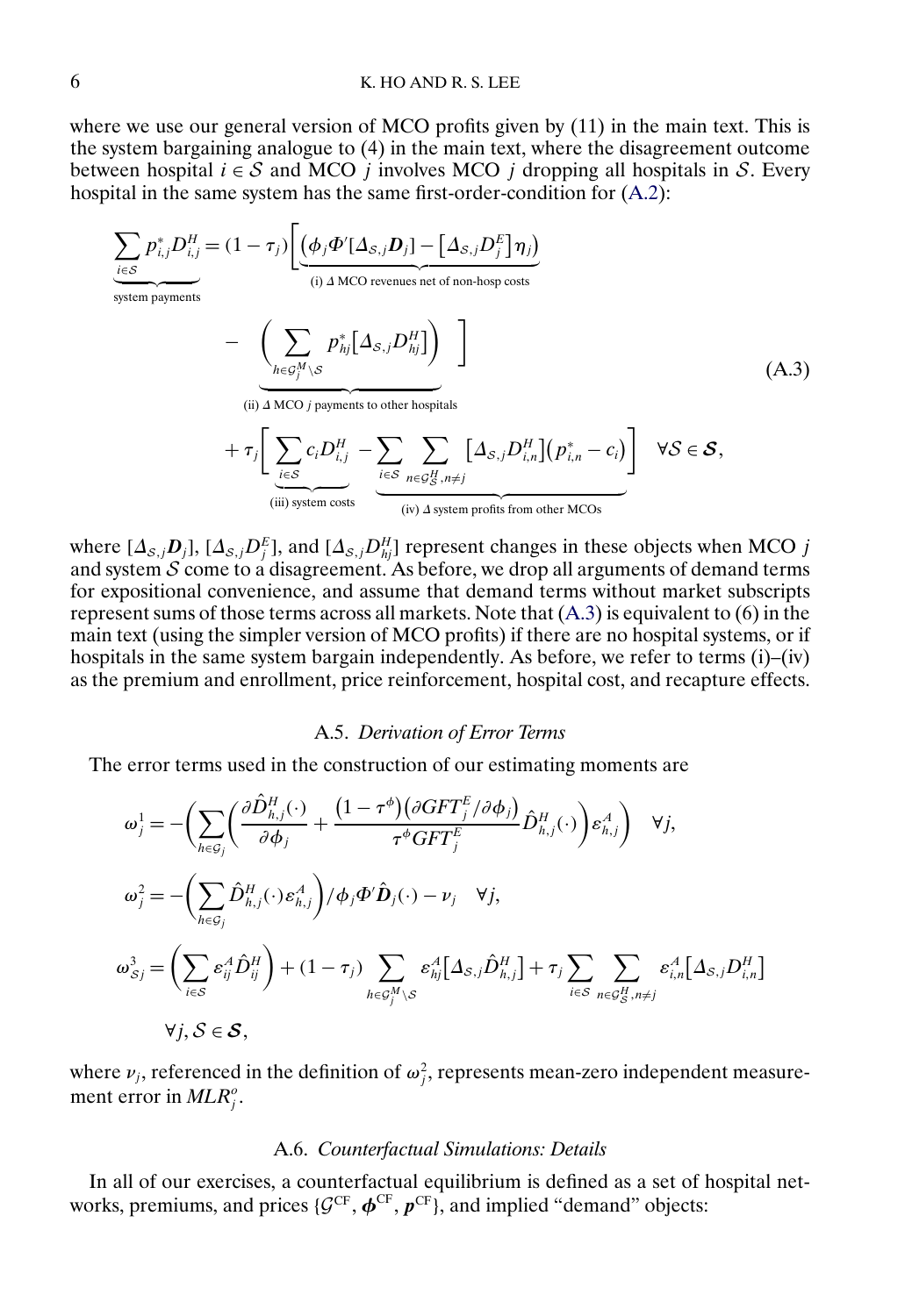- <span id="page-6-0"></span> $\hat{\bm{D}}^{\mathrm{CF}}\equiv\{ \{\hat{\bm{D}}_{j,m}^{\mathrm{CF}}\},\{\hat{\bm{D}}_{j,m}^{E,\mathrm{CF}}\},\{\hat{\bm{D}}_{h,j,m}^{H,\mathrm{CF}}\}\}_{\forall j,m}$
- $\bullet \,\,\partial {\hat {\bm D}}^{\rm CF} \equiv \{ \{ \partial {\hat {\bm D}}_{j,m}^{\rm CF}/\partial \phi_j \}, \{ \partial {\hat {\bm D}}_{j,m}^{E, \rm CF}/\partial \phi_j \}, \{ \partial {\hat {\bm D}}_{h,j,m}^{H, \rm CF}/\partial \phi_j \} \}_{\forall j,m}$
- $\bullet\;\;\Delta \hat{\bm{D}}^{\text{CF}}\equiv\{ \{\Delta_{\mathcal{S},j}\hat{\bm{D}}_{j,m}^{\text{CF}}\},\{\Delta_{\mathcal{S},j}\hat{\bm{D}}_{h,j,m}^{H,\text{CF}}\}_{\forall h}\}_{\forall \mathcal{S},j,m}$

such that (i)  $\mathcal{G}^{\text{CF}}_{j,m}$  is the same as in our observed data for all MCOs j active in market m; (ii) single household premiums  $\phi_j$  for all insurers satisfy (13) in the main text given  $\hat{\boldsymbol{D}}^{\text{CF}},$  $\partial \hat{\bm{D}}^{\text{CF}}$ , and  $\bm{p}^{\text{CF}}$ ; (iii) all negotiated hospital prices  $\bm{p}^{\text{CF}}$  satisfy (16) in the main text given  $\hat{\boldsymbol{D}}^{\text{CF}}, \Delta \hat{\boldsymbol{D}}^{\text{CF}},$  and  $\boldsymbol{p}^{\text{CF}}$ ; and  $(iv)$  all demand terms  $\hat{\boldsymbol{D}}^{\text{CF}}, \partial \hat{\boldsymbol{D}}^{\text{CF}},$  and  $\Delta \hat{\boldsymbol{D}}^{\text{CF}}$  are consistent with networks  $\mathcal{G}^{CF}$ , premiums  $\dot{\phi}^{CF}$ , and behavior given by our estimated models of hospital and insurer demand.

To compute a new equilibrium, we iterate on the following steps, where for each iteration  $\iota$ :

1. *Update Premiums and Demand Terms*. Given negotiated hospital prices  $p<sup>ι−1</sup>$ , we repeat the following for each iteration  $\iota$ :

(a) update terms  $\hat{\boldsymbol{D}}^{\iota'}$  and  $\partial \hat{\boldsymbol{D}}^{\iota'}$  given premiums  $\phi^{\iota'-1}$  and counterfactual networks  $\mathcal{G}^{CF}$ using estimated hospital and insurer demand systems;

(b) update  $\phi_j^i$  using 12) in the main text and  $\hat{\boldsymbol{D}}^{i'}$  and  $\partial \hat{\boldsymbol{D}}^{i'}$  terms;

until premiums converge within a tolerance of \$0.1 (using a sup-norm across all insurers). When updating premiums, we hold fixed the recovered value of  $\hat{\omega}_j^1$  (scaled by the predicted number of hospital admissions) for all MCOs. This provides updated values of  $\phi^{\iota}$ ,  $\hat{\boldsymbol{D}}^{\iota}$ , and  $\partial \hat{\boldsymbol{D}}^{\iota}$ . Update  $\Delta \hat{\boldsymbol{D}}^{\iota}$  using  $\boldsymbol{\phi}^{\iota}$ .

2. *Update Negotiated Hospital Prices*. Using updated values of  $\boldsymbol{\phi}^{\iota}$ ,  $\hat{\boldsymbol{D}}^{\iota}$ , and  $\Delta \hat{\boldsymbol{D}}^{\iota}$ , (16) in the main text is used to update  $p^{\iota}$ . Since (16) in the main text only defines total payments for hospital systems, there is only an equation for each hospital system and insurer pair, and not for each hospital and insurer pair; however, negotiated prices at the hospital level are required to determine an equilibrium. To proceed, we assume that the ratios of negotiated (DRG-adjusted) per-admission prices within a hospital system are the same as those observed in the data: that is, for any two hospitals  $h$  and  $h'$  in the same hospital system and MCO j,  $p_{hj}^{\text{CF}}/p_{h'j}^{\text{CF}} = p_{hj}^o/p_{h'j}^o$ , where  $p_j^o$  are observed per-admission hospital prices.

We implement this using the following matrix inversion:  $p^i = (A^i)^{-1}B^i$ , where each row of vectors  $p^{\iota}$  and  $B^{\iota}$  and square matrix  $A^{\iota}$  correspond to a particular hospital i and MCO *j*.<sup>2</sup> Each entry of  $p^t$ ,  $p^t_{ij}$ , is the negotiated price per admission for that given hospital-MCO pair. Each entry of  $B_{ij}^i$  is

$$
B_{ij}^{\iota} = (1 - \tau_j) \Big[ \big( \phi_j \Phi' \big[ \Delta_{\mathcal{S}j} \hat{D}_j^{\iota} \big] \big) - \eta_j \big[ \Delta_{\mathcal{S}j} \hat{D}_j^{F,\iota} \big] \Big] + \tau_j \Bigg[ \sum_{h \in \mathcal{S}} \sum_{n \in \mathcal{G}_{\mathcal{S}}^H} c_h \big[ \Delta_{\mathcal{S}j} \hat{D}_{hn}^{H,\iota} \big] \Bigg] + \tilde{\omega}_{\mathcal{S}j}^3 \sum_{i \in \mathcal{S}} \hat{D}_{ij}^H, \quad i \in \mathcal{S},
$$

if ij is the first observation in the vector for a given system  $S$ ,  $i \in S$ , and MCO j; and  $B_{ij}^i = 0$  otherwise. The parameter  $\tilde{\omega}_{S_j}^3 \equiv \hat{\omega}_{S_j}^3 / (\sum_{i \in S} \hat{D}_{ij}^H)$  is recovered during estimation, and held fixed in our counterfactual simulations. Finally,  $A<sup>i</sup>$  is a matrix where each entry

<sup>2</sup>This is similar to the procedure used in [Crawford, Lee, Whinston, and Yurukoglu \(2015\).](#page-9-0)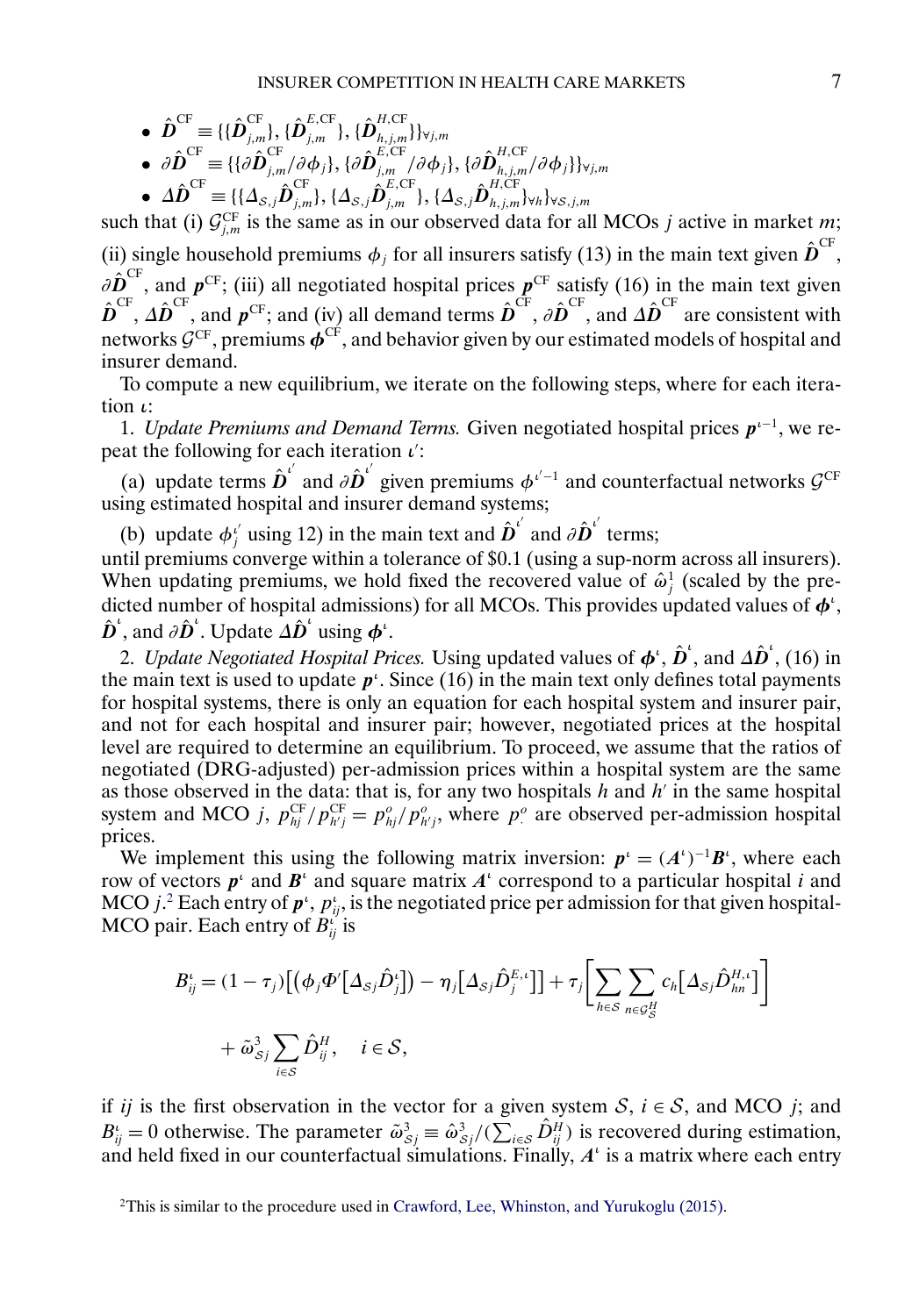<span id="page-7-0"></span> $A_{r,c}^i$ , corresponding to a row r and c which in turn each represent a given hospital-MCO pair, is given by:

•  $A_{ij;hj}^i = \hat{D}_{hj}^{H,\iota}$  for all hospitals h in the same system and HSA as i (including i);

•  $A_{ij;hj}^i = (1 - \tau_j)[\Delta_{sj}\hat{D}_{hj}^{H,i}]$  if hospital h is on a different system as i, but located in the same  $\overline{H}SA$  as hospital i;

•  $A_{ij;hn}^i = \tau_j[\Delta_{\mathcal{S}j}\hat{D}_{hn}^{H,\iota}]$  for all hospitals h in the same system and HSA as i (including *i*) for  $n \neq j$ ;

if ij is the first observation in the vector for a given system  $S$  and MCO j. If row ij corresponds to a repeat observation for a given system  $S$  and MCO  $j$ , then

•  $A^{\iota}_{ij;ij} = 1;$ 

•  $A_{ij;hj}^i = -p_{ij}^o/p_{hj}^o$ , where h is on the same hospital system as i, and hj is the first entry for the hospital system and MCO  $j$  in the matrix.

All other elements of  $A^{\iota}$  are 0.

Note that  $A \times p^{\circ} = B$  is equivalent to (16) in the main text for the observed prices and demand terms, with the additional restriction that hospital prices within a hospital system for a particular MCO are assumed to be a constant ratio with respect to one another.

We repeat until between iterations, premiums do not differ by more than \$0.1, and predicted household demand across insurers and household types do not differ by more than one household.

# A.7. *Decomposition of Bargaining Effect Changes*

We decompose the change in negotiated prices into changes in the components introduced earlier in Section 2.2. Beginning with equation [\(A.3\)](#page-5-0), we divide through by the number of admissions from insurer  $j$  to hospital system  $S$  to obtain an equation for the average negotiated price per admission within each system. The difference between counterfactual and observed prices can be written as

$$
\bar{p}_{sj}^{\text{CF}} - \bar{p}_{sj}^o
$$
\n
$$
= (1 - \tau_j) \left[ \frac{\left[ \Delta_{s,j} \hat{D}_j^o \right] \left( \phi_j^{\text{CF}} - \phi_j^o \right)}{\hat{D}_{sj}^H} \right]
$$
\n
$$
+ (1 - \tau_j) \left[ \left( \frac{\left[ \Delta_{s,j} \hat{D}_j^{\text{CF}} \right] \right] - \left[ \Delta_{s,j} \hat{D}_j^o \right]}{\hat{D}_{s,j}^{H, \text{CF}}} \right) \left( \phi_j^{\text{CF}} \right) - \left( \frac{\left[ \Delta_{s,j} \hat{D}_j^{\text{E,CF}} \right] - \left[ \Delta_{s,j} \hat{D}_j^{\text{E,OF}} \right]}{\hat{D}_{s,j}^{H, \text{CF}}} \right) (\eta_j) \right]
$$
\n
$$
- (1 - \tau_j) \left[ \left( \frac{\sum_{h \in \mathcal{G}_j^M} p_{h,j}^{\text{CF}} \left[ \Delta_{s,j} \hat{D}_{h,j}^{\text{H,CF}} \right]}{\hat{D}_{s,j}^{H, \text{CF}}} \right) - \left( \frac{\sum_{h \in \mathcal{G}_j^M \backslash S} p_{h,j}^o \left[ \Delta_{s,j} \hat{D}_{h,j}^{\text{H,OF}} \right]}{\hat{D}_{s,j}^{H, \text{CF}}} \right) \right]
$$
\n(A.4)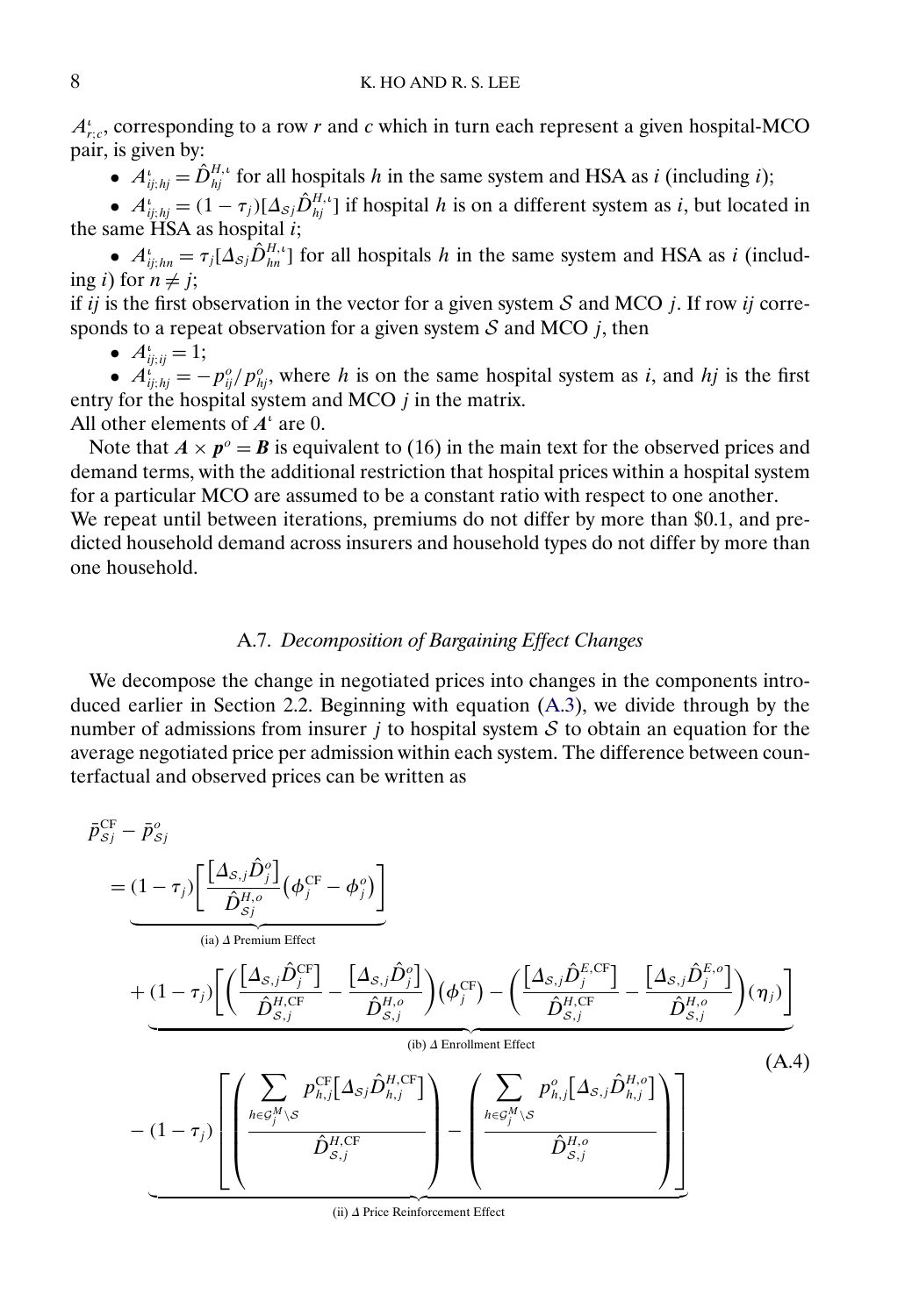

where terms with a "o" and "CF" superscript denote observed "baseline" (before the removal or addition of an insurer) and counterfactual values, respectively; other terms are the recomputed equilibrium values (at new premiums and prices) after the insurer has been removed; and for each hospital system S,  $\hat{D}_{s,j}^H \equiv \sum_{i \in S} \hat{D}_{i,j}^H$ , and  $\bar{p}_{s,j} \equiv$  $\sum_{i\in\mathcal{S}}(p_{i,j}\hat{D}_{i,j}^H)/\sum_{i\in\mathcal{S}}(\hat{D}_{i,j}^H)$ . We discuss each effect briefly in turn, using the example of removing BC from the market for clarity.

Changes in term (i) in [\(A.3\)](#page-5-0) (premium and enrollment effects) can be decomposed into:

(ia) *Premium effect*: This is the increase in insurer j's premium when BC is removed from the market, multiplied by the baseline change in number of enrollees when the hospital system is dropped (scaled by the number of admissions system  $S$  received from j). The larger the premium increase when the insurer is removed from the market, the higher the price increase for system  $S$ .

(ib) *Enrollment effect*: The change in insurer j's profit reduction (net of non-hospital costs) from losing system  $S$  when BC is removed from the market. The first term of (ib) represents this change-in-change in premium revenues (holding fixed premiums), and the second term represents the change-in-change in insurer non-hospital marginal costs. Since the loss in insurer j's enrollment when system  $S$  is removed from the network is smaller when BC is not present, and since premium revenues exceed non-hospital marginal costs, we expect this overall term to be negative—that is, that insurer  $j$ 's outside option should improve when BC is removed.

Changes in terms (ii)–(iv) in  $(A.3)$  upon removal of an insurer are:

(ii) *Price reinforcement effect*: When BC is removed from the market, we expect a reduction in j's loss in demand upon losing system  $S$ , but an indeterminate overall effect on other-hospital prices. Thus, the direction of this overall effect is indeterminate.

(iii) *Hospital cost effect*: If system  $S$  contains a single hospital, this term will equal zero. For multiple-hospital systems, there may be a small change in average cost per admission when BC exits the market due to a re-allocation of differentially sick enrollees across plans and hospitals.

(iv) *Recapture effect*: The change in the contribution to profits that system  $S$  can recapture from other insurers if removed from j's network, when BC is removed from the market. We expect the first term (recapture after BC is removed) to be smaller in magnitude than the second, because consumers have fewer other plans to which they can switch. In fact, when we remove BC, the first term goes to zero because the only remaining insurer choice is Kaiser, which, as a vertically integrated plan, will not allow consumers to retain access to system  $S$ . Thus, the system's outside option is weakened when BC exits the market, implying a negative effect on the price increase through this term.